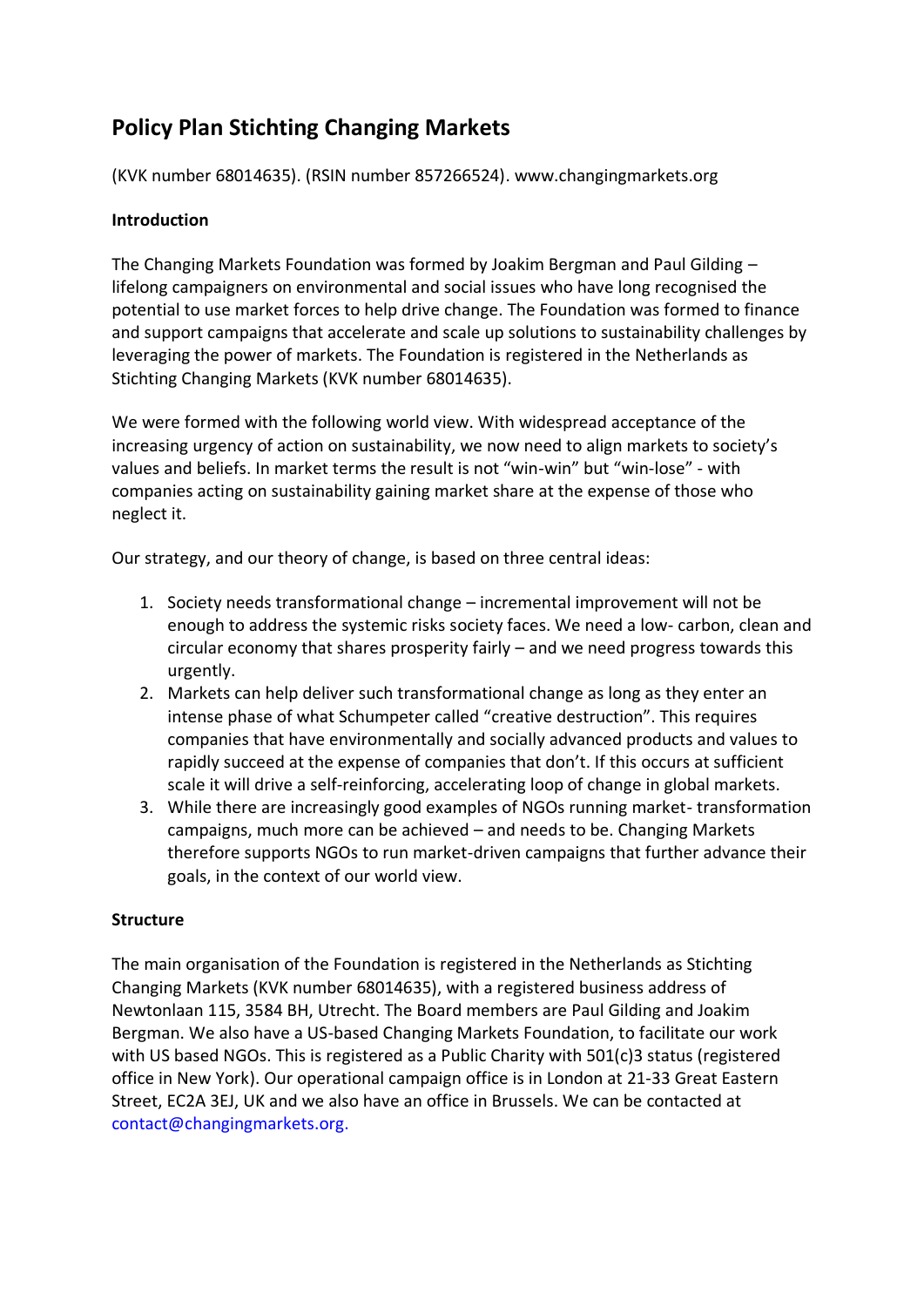### **Purpose and strategy**

The Changing Markets Foundation was formed to finance and support campaigns that accelerate and scale up solutions to sustainability challenges, by leveraging the power of markets.

It grew out of the experience of Paul Gilding and Joakim Bergman which showed the need for this style of campaigning.

Paul and Joakim both have a deep history in campaigning with over 30 years working inside NGOs on both environmental and social questions. They have learnt the lessons on what does and does not work in driving change. But unusually, they also have a deep understanding of markets and business. Between them they've advised the CEOs of global corporations on sustainability strategy, run countless campaigns focused on shifting business behaviour and markets to a more sustainable direction and owned and run their own entrepreneurial companies. They've done this while maintaining close connections and credibility with both the NGO and corporate sectors around the world, as well as maintaining high-level influence and thought leadership on global developments in sustainability.

From this experience they concluded there was an opportunity to create and support more focused NGO style campaigns on transforming markets. They recognised that the global sustainability challenge translates very directly and simply to markets - to address sustainability, we need to withdraw our support from those companies that are damaging society.

If we do so at scale, we can create a self-reinforcing accelerating loop of positive change in global markets – change defined by the most sustainability focused companies succeeding and forcing others to follow their lead.

The Foundation therefore works in partnership with NGOs, other foundations and research organisations, to create and support campaigns that shift market share away from unsustainable products and companies and towards environmentally and socially beneficial solutions.

#### **How we determine our campaign focus**

Society knows what is needed to address sustainability challenges and we have all the means to act. Whether the driver is water scarcity, food availability, inequality, resource constraint or climate change, few people today question the need to do things differently. We need change – in the products we consume, how they are manufactured and how they are marketed.

However, despite strong community concern about these issues and growing acceptance of their urgency, proven sustainable solutions are not being taken to scale fast enough. To address this requires integrated social change including market shifts.